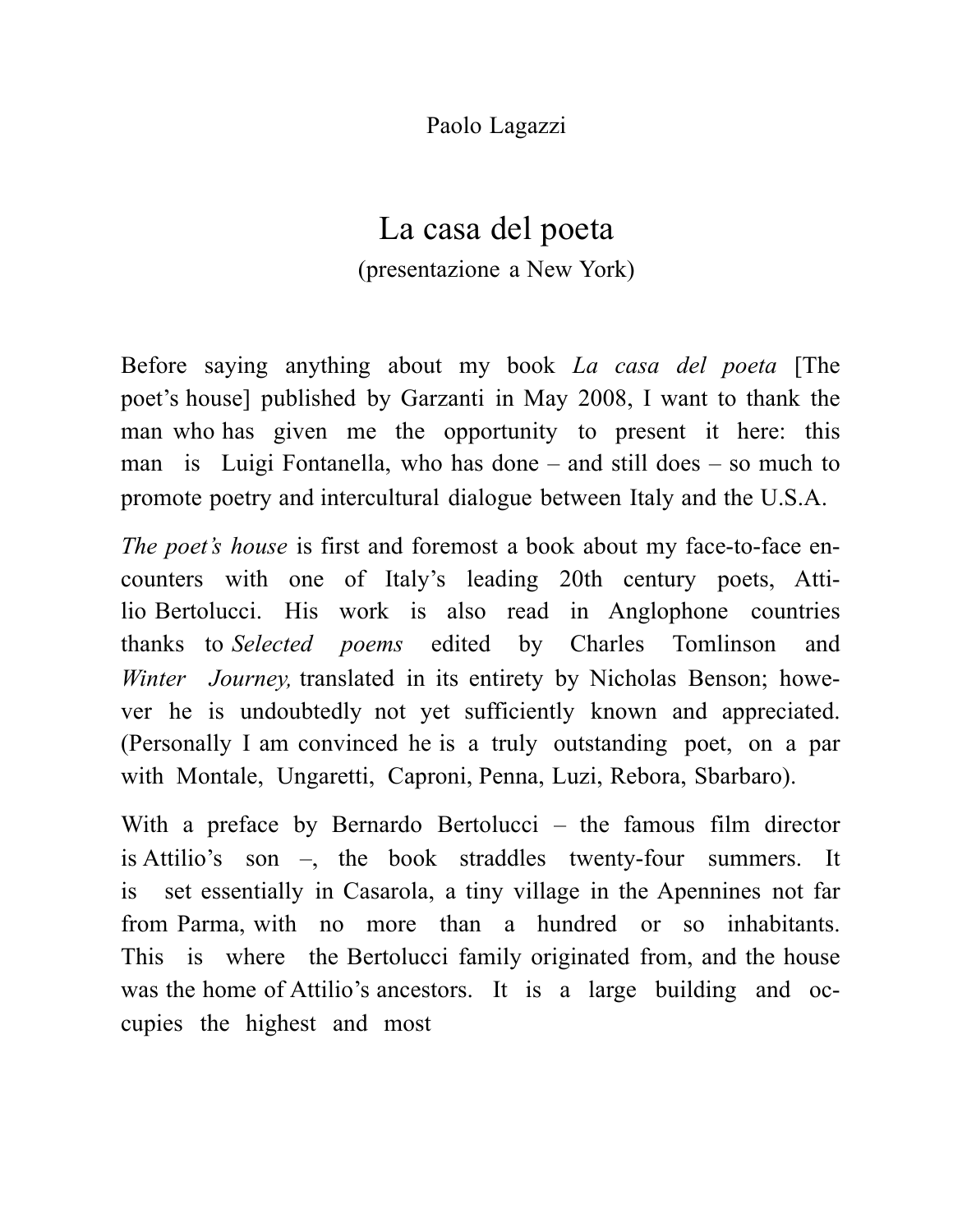picturesque site in the village, with a wonderful view over the valley of the river Bràtica. Attilio settled in Rome in the early 1950s, and thereafter came to Casarola every summer to spend the months of July and August in the house, with his wife Ninetta; and over the course of many many years I would join them there, each time to share a week or two of peace and quiet, convivial company, conversation and walking.

The decision to write *The poet's house* did not stem from a rationally planned project. Instead, at a certain point in my life, I had this desire – I could almost call it a sense of urgency – to set down on paper my own testimony of Attilio Bertolucci's life, described through aspects of his day- to-day existence. For years I had dealt with Bertolucci's work as a critic, eventually writing two books to interpret it, editing an anthology of his verses selected for Rizzoli and the complete collection of his poetry and prose for Mondadori's "I Meridiani" series. But in 2006 I felt a strong urge to talk about Bertolucci as a man, a person, a friend and a teacher. You are surely acquainted with the "remote" debate between the greatest 19th- century critic, Sainte-Beuve, and Marcel Proust. Sainte-Beuve thought it important to explore a writer's biography because he was convinced there were always links, connections, relations of some kind between an individual's life and his work. Proust, on the other hand, believed each work was a universe per se, governed by its own laws: it could therefore not be related to the biography of its author. Among the critics who produced the best work in 20th-century Italy, and continue their work today, Pietro Citati has presented the most convincing argument on this issue: he shows us that, while it may be wrong to approach a writer's life from a determinist standpoint, seeking out the "reasons" behind his work, in no way is it inappropriate to search in his life and work for affinities, consistencies, short-circuits of sense that can prove highly enlightening.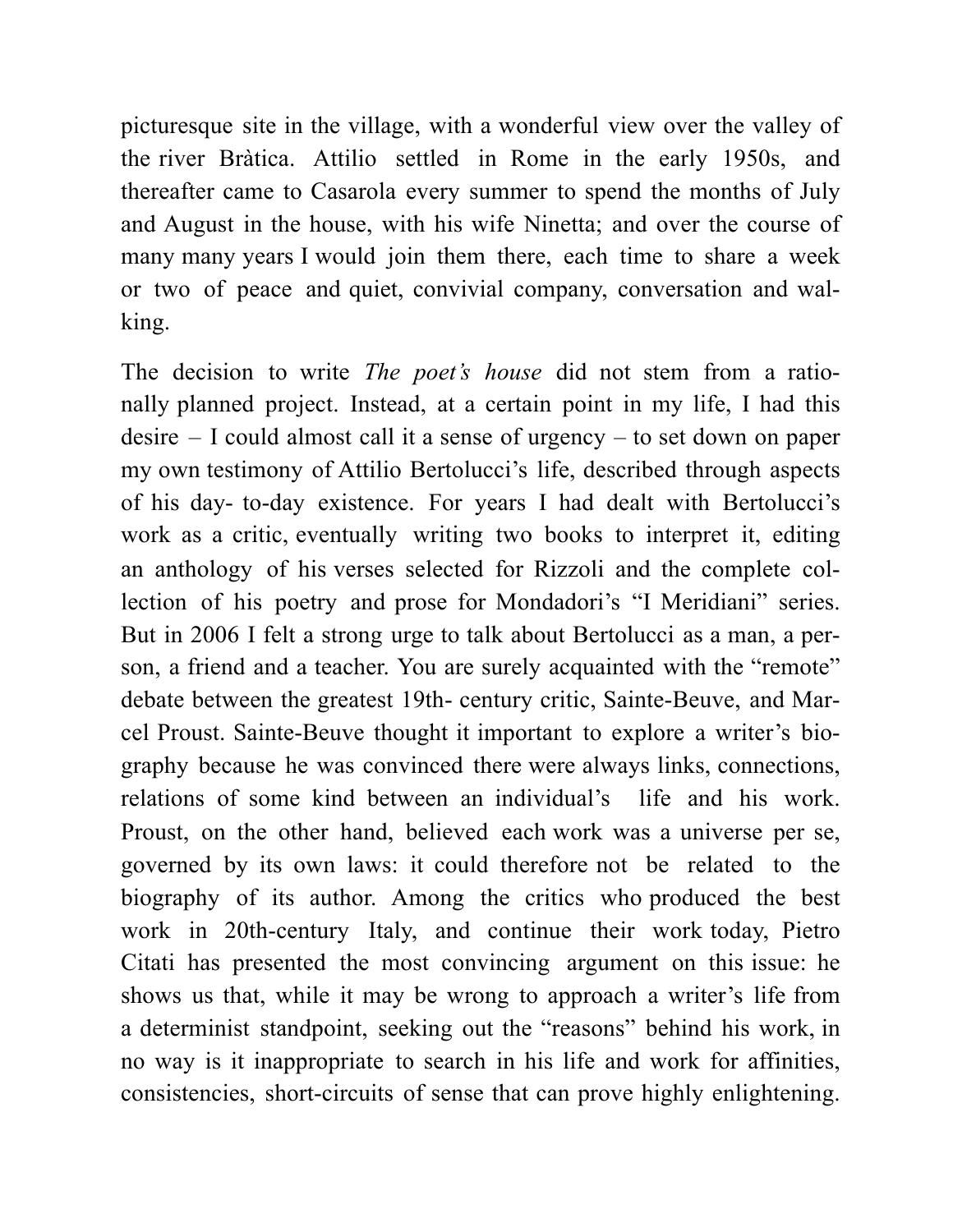In other words, to delve into an author's biography is always a rewarding adventure: in all sorts of ways – often mysterious and hard to nail down,

never following a rigid pattern – it can help us probe their texts in greater depth. I fully endorse Citati's opinion, which is why I felt the need to recount a part, possibly the most secret and significant part, of Bertolucci's life.

I had the privilege of getting to know him in his everyday life, and being able to read and re-read his poems right there in the midst of the countryside he so loved: side by side with the poet himself, his wife, his children when they were present, going to the same places as he used to go, staying in his home, talking with him over countless afternoons, strolling together, enjoying particular moments with him, the food prepared by Ninetta, the sense of hospitality, and all this for so many years. If I'm allowed to say this, time and again I felt about Bertolucci in the way a pupil feels about his Zen master. My encounter with him has meant so much in my life, not just because of the literary side of our relationship but on a purely human level. As a person Bertolucci was, in certain respects, inconsistent: he had an immense capacity for friendship and affection but there was also an anxiety within him that became contagious. And yet he knew how to coax light even from darkness. I could also say that he always had a kind of duality: infinite gentleness, and at the same time something shadowy. There were occasional minor skirmishes in our friendship, fleeting moments when I saw his more serious, almost hard side, directed not so much at me as at life, things, reality. But all this quickly faded to become beauty, benevolence: he had a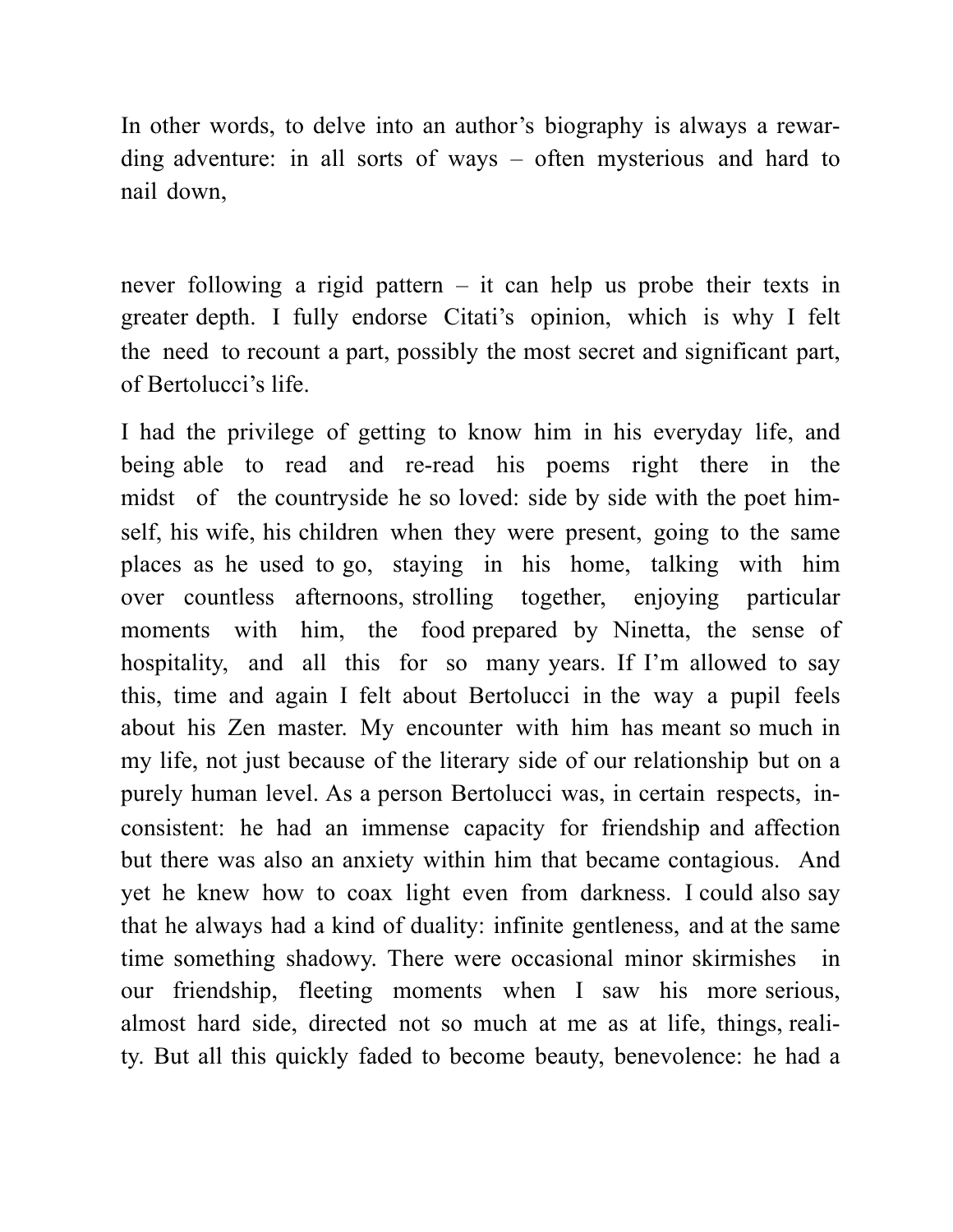profound sense of integrity, always accompanied by an amazing sense of humour.

As I was writing *The poet's house*, the book gradually took on forms that even I had not anticipated: it became not just a biography but another essay, a journal, a news story, a novel, a fairy tale … Why? I believe the reason for my book's "plural" nature lies essentially in the complexity of its subject. Basically, for me, telling the story of Bertolucci as a man meant

re-reading certain key episodes of his work, and to do this I had to explore the links between the verses and the places that inspired them. But that was not all: as I made my way around the seasons and spaces of Bertolucci's life and work I had to respond to a challenge of my own, which involved determining the very meaning of my long encounter with him, changing – as time went by – the points from which I observed his *rêveries* and his destiny, describing the brighter and darker moments of my summers at Casarola: moments of joy and melancholy, episodes that at times caused euphoria, at other times anguish, days of sun and days of rain, delight and suffering …

My book is  $-$  I believe  $-$  difficult to define since it spans myriad experiences and diverse literary genres. In Italy it has been interpreted both as an unusual slant on narrative essay writing and as a kind of "multi- layered" story. Personally I do not want to push readers in any particular direction: it seems right that the book be considered as a work that lends itself to various "readings", as a path that can eventually lead to many interpretations and have resonance on many levels. There is one thing however that I want to make quite clear: in no way does *The poet's house* claim to say the last word on Bertolucci and his world. If a critic can aspire to anything at all, it is to make his